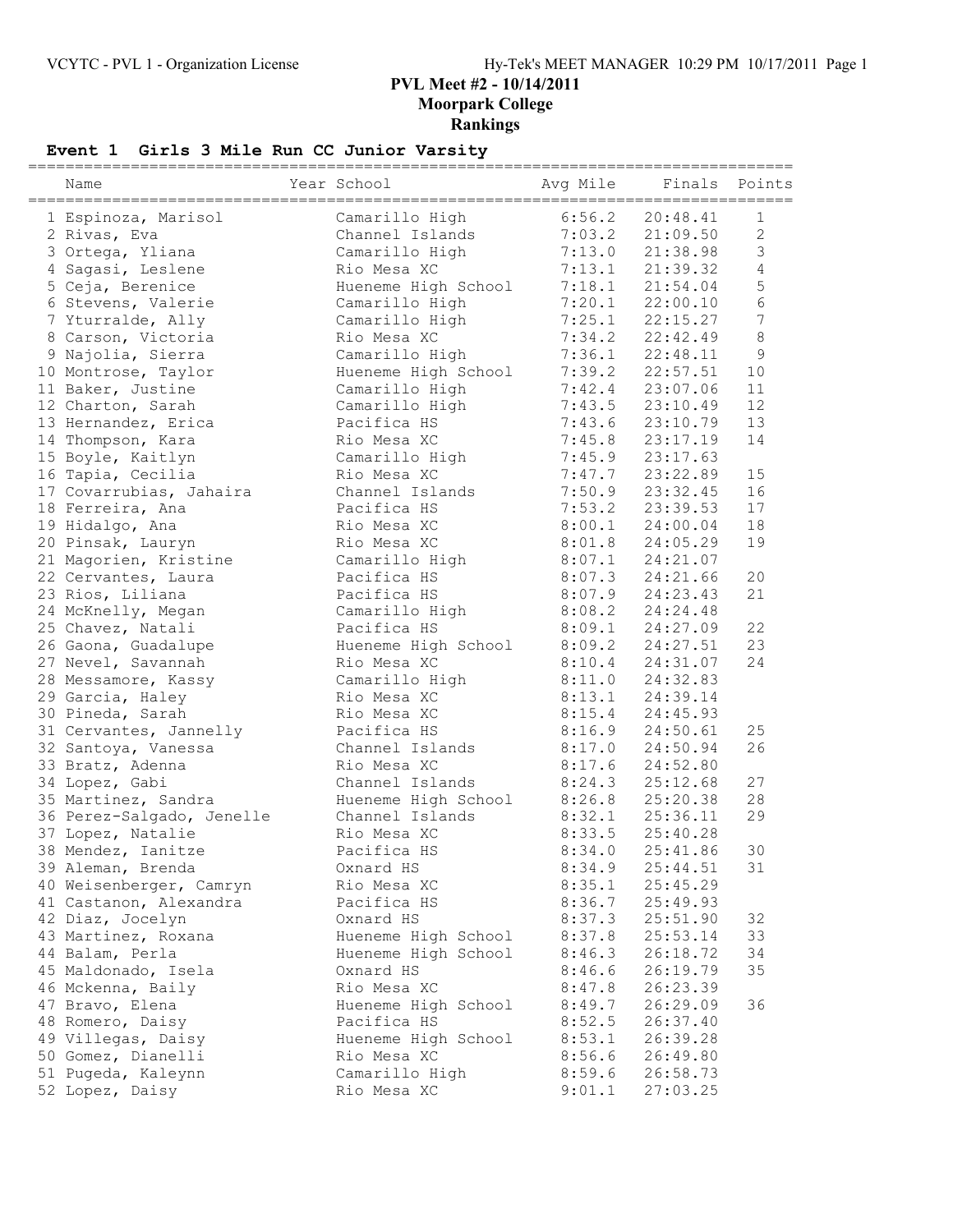# **....Event 1 Girls 3 Mile Run CC Junior Varsity**

| 58 Reyes, Ashley<br>59 Oseguera, Kenya    | Channel Islands<br>Channel Islands                 |                   | 9:07.8 27:23.17<br>9:11.6 27:34.72           | 37<br>38 |
|-------------------------------------------|----------------------------------------------------|-------------------|----------------------------------------------|----------|
| 60 Gomez, Natasha                         | Oxnard HS                                          |                   | $9:14.9$ $27:44.50$                          | 39       |
| 61 Aragon, Karina                         | Pacifica HS                                        |                   | $9:15.0$ $27:45.02$                          |          |
| 62 Padilla, Elena                         | Hueneme High School 9:15.2                         |                   | 27:45.55                                     |          |
| 63 Gong, Samantha                         | Oxnard HS                                          |                   | $9:15.7$ $27:47.01$                          | 40       |
| 64 Navarro, Paola                         | Hueneme High School                                |                   | 9:15.8 27:47.35<br>9:22.4 28:07.13           |          |
| 65 Cervantes, Maria                       | Channel Islands                                    |                   |                                              |          |
| 66 Flores, Christine                      | Rio Mesa XC                                        |                   | $9:23.4$ $28:10.05$                          |          |
| 67 Gonzalez, Judith                       | Channel Islands                                    | $9:30.5$ 28:31.49 |                                              |          |
| 68 Jaramillo, Jacqueline                  | Pacifica HS                                        |                   | $9:31.4$ $28:34.00$                          |          |
| 69 Ambriz, Jennifer                       | Hueneme High School 9:33.4 28:39.93<br>Rio Mesa XC |                   |                                              |          |
| 70 Cisneros, Miriam<br>71 Juarez, Norma   | Oxnard HS                                          |                   | 9:35.3 28:45.84<br>9:35.5 28:46.34           | 41       |
| 72 Rocha, Briana                          | Pacifica HS                                        |                   | $9:39.8$ 28:59.13                            |          |
| 73 Ramos, Margarita                       | Oxnard HS                                          |                   | $9:41.7$ 29:05.11                            | 42       |
| 74 Hart, Kayla                            | Rio Mesa XC                                        |                   | $9:48.7$ 29:25.89                            |          |
| 75 Ibarra, Gladys                         | Channel Islands                                    |                   | $9:49.5$ 29:28.41                            |          |
| 76 Bedolla, Jared                         | Oxnard HS                                          |                   |                                              |          |
| 77 Gonzalez, Natalia                      | Rio Mesa XC                                        |                   | 9:55.3 29:45.88<br>9:56.9 29:50.66           |          |
| 78 Fox, Chloe                             | Rio Mesa XC                                        |                   | 10:00.7 30:01.89                             |          |
| 79 Dimas, Gabriela                        | Rio Mesa XC                                        |                   | $10:00.9$ 30:02.59                           |          |
| 80 Castaneda, Sydney                      | Oxnard HS                                          |                   | $10:05.1$ $30:15.28$                         |          |
| 81 Juarez, Julianne                       | Rio Mesa XC                                        |                   | 10:07.9 30:23.65                             |          |
| 82 Parham, Blake                          | Camarillo High                                     |                   | $10:17.3$ $30:51.82$<br>$10:22.5$ $31:07.50$ |          |
| 83 Golshani, Michelle                     | Oxnard HS                                          |                   |                                              |          |
| 84 Nunez, Natalie                         | Oxnard HS                                          |                   | $10:22.7$ $31:07.91$                         |          |
| 85 Espinoza, Eden                         | Hueneme High School                                |                   | 10:27.7 31:22.85                             |          |
| 86 Hunter, Shamari                        | Oxnard HS<br>Oxnard HS                             |                   | $10:27.8$ $31:23.30$                         |          |
| 87 Mildbrandt, Abigail<br>88 Lopez, Maria | Channel Islands                                    |                   | 10:39.7 31:59.03                             |          |
| 89 Campos, Chelsea                        | Rio Mesa XC                                        |                   | $10:39.9$ $31:59.43$<br>$10:40.2$ $32:00.49$ |          |
| 90 Palencia, Ayari                        | Hueneme High School                                |                   | $11:10.1$ 33:30.06                           |          |
| 91 Cumplido, Guadalupe                    | Pacifica HS                                        |                   | $11:39.5$ $34:58.25$                         |          |
| 92 Santana, Diana                         | Pacifica HS                                        |                   | $11:47.0$ 35:20.95                           |          |
| 93 Bonifacio, Anna                        | Oxnard HS                                          | 11:52.1           | 35:36.06                                     |          |
| 94 Camp, Bailey                           | Oxnard HS                                          | 11:52.1           | 35:36.06                                     |          |
| 95 Garcia, Jazmine                        | Hueneme High School                                | 11:52.1           | 35:36.06                                     |          |
|                                           | Team Scores                                        |                   |                                              |          |
| Rank Team                                 | 3<br>Total<br>2<br>1                               | 5<br>4            | $*8$<br>* 6<br>$*7$                          | * 9      |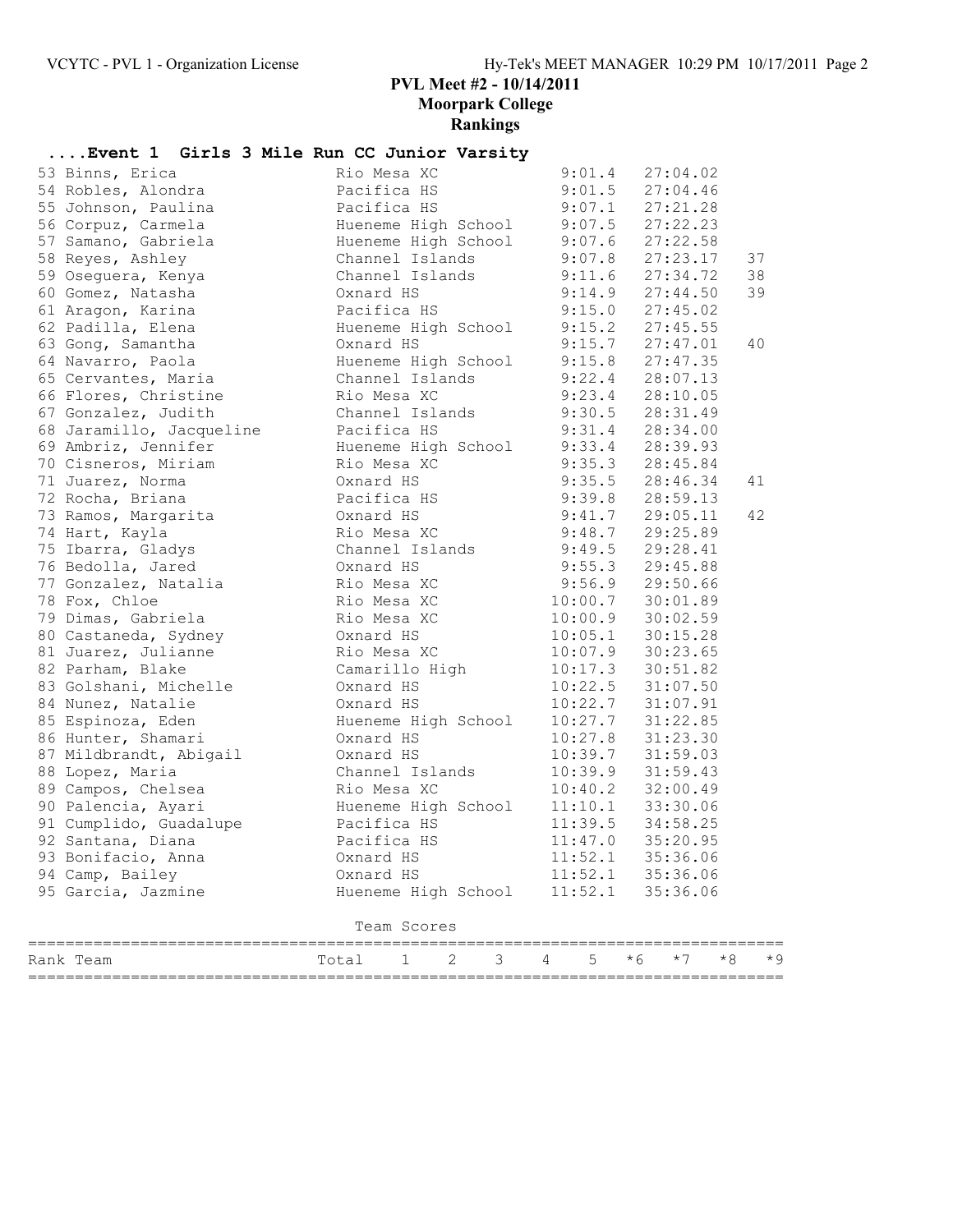| Event 1 Girls 3 Mile Run CC Junior Varsity |            |     |               |    |    |    |    |    |    |
|--------------------------------------------|------------|-----|---------------|----|----|----|----|----|----|
| 1 Adolfo Camarillo High Sch                |            | 26  | $\mathbf{1}$  | 3  | 6  | 7  | 9  | 11 | 12 |
| Total Time:                                | 1:49:30.87 |     |               |    |    |    |    |    |    |
| Average:                                   | 21:54.18   |     |               |    |    |    |    |    |    |
| 2 Rio Mesa XC                              |            | 59  | 4             | 8  | 14 | 15 | 18 | 19 | 24 |
| Total Time: 1:55:01.93                     |            |     |               |    |    |    |    |    |    |
| Average:                                   | 23:00.39   |     |               |    |    |    |    |    |    |
| 3 Pacifica HS                              |            | 93  | 13            | 17 | 20 | 21 | 22 | 25 | 30 |
| Total Time:                                | 2:00:02.50 |     |               |    |    |    |    |    |    |
| Average:                                   | 24:00.50   |     |               |    |    |    |    |    |    |
| 4 Hueneme High School                      |            | 99  | 5             | 10 | 23 | 28 | 33 | 34 | 36 |
| Total Time:                                | 2:00:32.58 |     |               |    |    |    |    |    |    |
| Average:                                   | 24:06.52   |     |               |    |    |    |    |    |    |
| 5 Channel Islands                          |            | 100 | $\mathcal{L}$ | 16 | 26 | 27 | 29 | 37 | 38 |
| Total Time:                                | 2:00:21.68 |     |               |    |    |    |    |    |    |
| Average:                                   | 24:04.34   |     |               |    |    |    |    |    |    |
| 6 Oxnard HS                                |            | 177 | 31            | 32 | 35 | 39 | 40 | 41 | 42 |
| Total Time:                                | 2:13:27.71 |     |               |    |    |    |    |    |    |
| Average:                                   | 26:41.55   |     |               |    |    |    |    |    |    |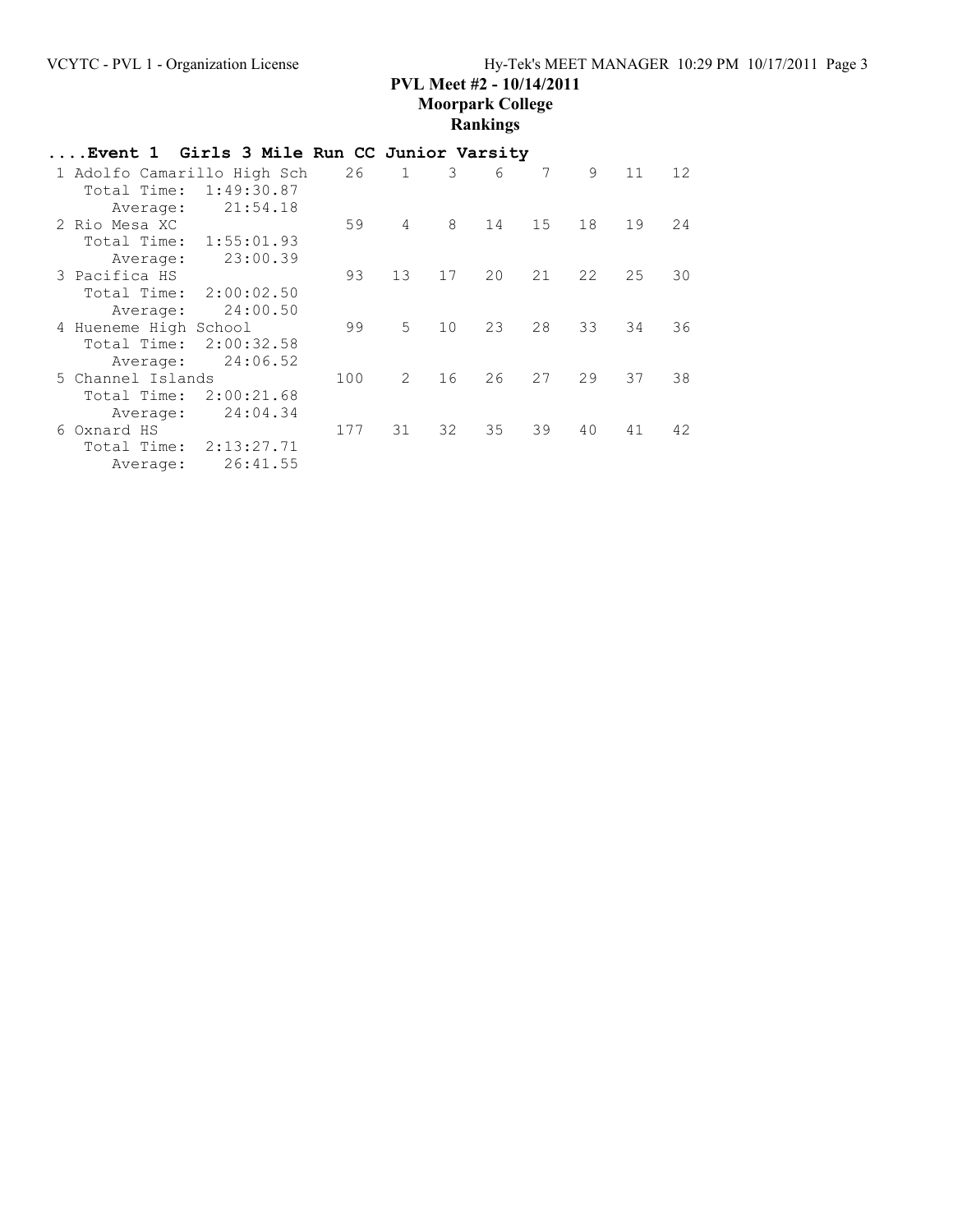# **Event 2 Boys 3 Mile Run CC Junior Varsity**

| Name                   | Year School         | =====================<br>Avg Mile | Finals   | Points           |
|------------------------|---------------------|-----------------------------------|----------|------------------|
|                        |                     |                                   |          |                  |
| 1 Stangle, Trevor      | Camarillo High      | 5:38.3                            | 16:54.85 | 1                |
| 2 Triebold, Cole       | Camarillo High      | 5:41.8                            | 17:05.15 | $\sqrt{2}$       |
| 3 Ridderbush, Ryan     | Camarillo High      | 5:42.0                            | 17:05.91 | 3                |
| 4 Gutierrez, Michael   | Camarillo High      | 5:42.1                            | 17:06.13 | $\sqrt{4}$       |
| 5 Hernandez, Moses     | Camarillo High      | 5:44.3                            | 17:12.63 | 5                |
| 6 Ocshner, Ricky       | Camarillo High      | 5:50.1                            | 17:30.20 | $6\phantom{a}$   |
| 7 Arnold, Ethan        | Rio Mesa XC         | 5:50.2                            | 17:30.38 | $\boldsymbol{7}$ |
| 8 Griffith, Matt       | Rio Mesa XC         | 5:52.3                            | 17:36.83 | 8                |
| 9 Morales, Arturo      | Camarillo High      | 5:53.9                            | 17:41.45 | 9                |
| 10 Fulham, Sean        | Camarillo High      | 5:54.6                            | 17:43.75 |                  |
| 11 Barajas, Javier     | Camarillo High      | 5:57.1                            | 17:51.07 |                  |
| 12 Aleman, Benjamin    | Camarillo High      | 5:57.1                            | 17:51.29 |                  |
| 13 Gonzalez, Roberto   | Camarillo High      | 5:58.1                            | 17:54.13 |                  |
| 14 Apodaca, Aaron      | Camarillo High      | 5:58.1                            | 17:54.24 |                  |
| 15 Kobayashi, Joseph   | Rio Mesa XC         | 6:02.1                            | 18:06.04 | 10               |
| 16 Loft, Wade          | Rio Mesa XC         | 6:02.1                            | 18:06.07 | 11               |
| 17 Fraley, David       | Rio Mesa XC         | 6:03.2                            | 18:09.36 | 12               |
| 18 Sanchez, Roman      | Rio Mesa XC         | 6:05.1                            | 18:15.20 | 13               |
| 19 Soltan, Sam         | Rio Mesa XC         | 6:06.6                            | 18:19.63 | 14               |
| 20 Medina, Mathew      | Pacifica HS         | 6:07.8                            | 18:23.16 | 15               |
| 21 Lopez, Alejandro    | Pacifica HS         | 6:09.1                            | 18:27.13 | 16               |
| 22 Stangle, Nick       | Camarillo High      | 6:09.3                            | 18:27.84 |                  |
| 23 Zuniga, Magdiel     | Rio Mesa XC         | 6:10.6                            | 18:31.53 |                  |
| 24 Romero, Michael     | Oxnard HS           | 6:12.4                            | 18:37.06 | 17               |
| 25 Muscarella, Max     | Rio Mesa XC         | 6:13.9                            | 18:41.63 |                  |
| 26 Lujan, Dominick     | Pacifica HS         | 6:14.1                            | 18:42.20 | 18               |
| 27 Nolen, Charles      | Camarillo High      | 6:14.4                            | 18:43.22 |                  |
| 28 Chamagua, Jairo     | Camarillo High      | 6:15.5                            | 18:46.49 |                  |
| 29 Liporada, Johnathon | Rio Mesa XC         | 6:15.7                            | 18:47.12 |                  |
| 30 Coronado, Christian | Rio Mesa XC         | 6:16.2                            | 18:48.57 |                  |
| 31 Hubbert, Robert     | Camarillo High      | 6:16.4                            | 18:49.00 |                  |
| 32 Davis, Justin       | Rio Mesa XC         | 6:16.4                            | 18:49.20 |                  |
| 33 Dawson, Joseph      | Hueneme High School | 6:17.4                            | 18:52.19 | 19               |
| 34 Castro, Rolando     | Oxnard HS           | 6:17.7                            | 18:52.98 | 20               |
| 35 Luciano, Jesus      | Pacifica HS         | 6:17.8                            | 18:53.23 | 21               |
| 36 Gambon, Andrew      | Camarillo High      | 6:18.2                            | 18:54.43 |                  |
| 37 Cortes, Ricardo     | Camarillo High      | 6:19.8                            | 18:59.35 |                  |
| 38 Vasquez, Estaban    | Pacifica HS         | 6:20.2                            | 19:00.46 | 22               |
| 39 Artly, Travis       | Rio Mesa XC         | 6:20.7                            | 19:01.97 |                  |
| 40 Zaragoza, Rodrigo   | Hueneme High School | 6:20.7                            | 19:02.04 | 23               |
| 41 Tapia, Brian        | Pacifica HS         | 6:21.5                            | 19:04.35 | 24               |
| 42 Larrieu, Kenny      | Oxnard HS           | 6:24.0                            | 19:11.91 | 25               |
| 43 Avelino, Noah       | Rio Mesa XC         | 6:24.9                            | 19:14.62 |                  |
| 44 Jasso, Santiago     | Channel Islands     | 6:25.6                            | 19:16.60 | 26               |
| 45 Davis, Kevin        | Rio Mesa XC         | 6:25.9                            | 19:17.58 |                  |
|                        | Rio Mesa XC         | 6:26.5                            | 19:19.29 |                  |
| 46 Massey, Robert      |                     |                                   |          |                  |
| 47 Hernandez, Roger    | Pacifica HS         | 6:29.7                            | 19:29.06 | 27               |
| 48 Athwal, Amar        | Rio Mesa XC         | 6:29.9                            | 19:29.50 |                  |
| 49 Stump, Nickolaus    | Rio Mesa XC         | 6:30.0                            | 19:29.86 |                  |
| 50 Ramirez, Benjamin   | Oxnard HS           | 6:30.9                            | 19:32.43 | 28               |
| 51 O Connell, Cory     | Rio Mesa XC         | 6:31.2                            | 19:33.49 |                  |
| 52 Bogen, Jonathan     | Camarillo High      | 6:31.6                            | 19:34.77 |                  |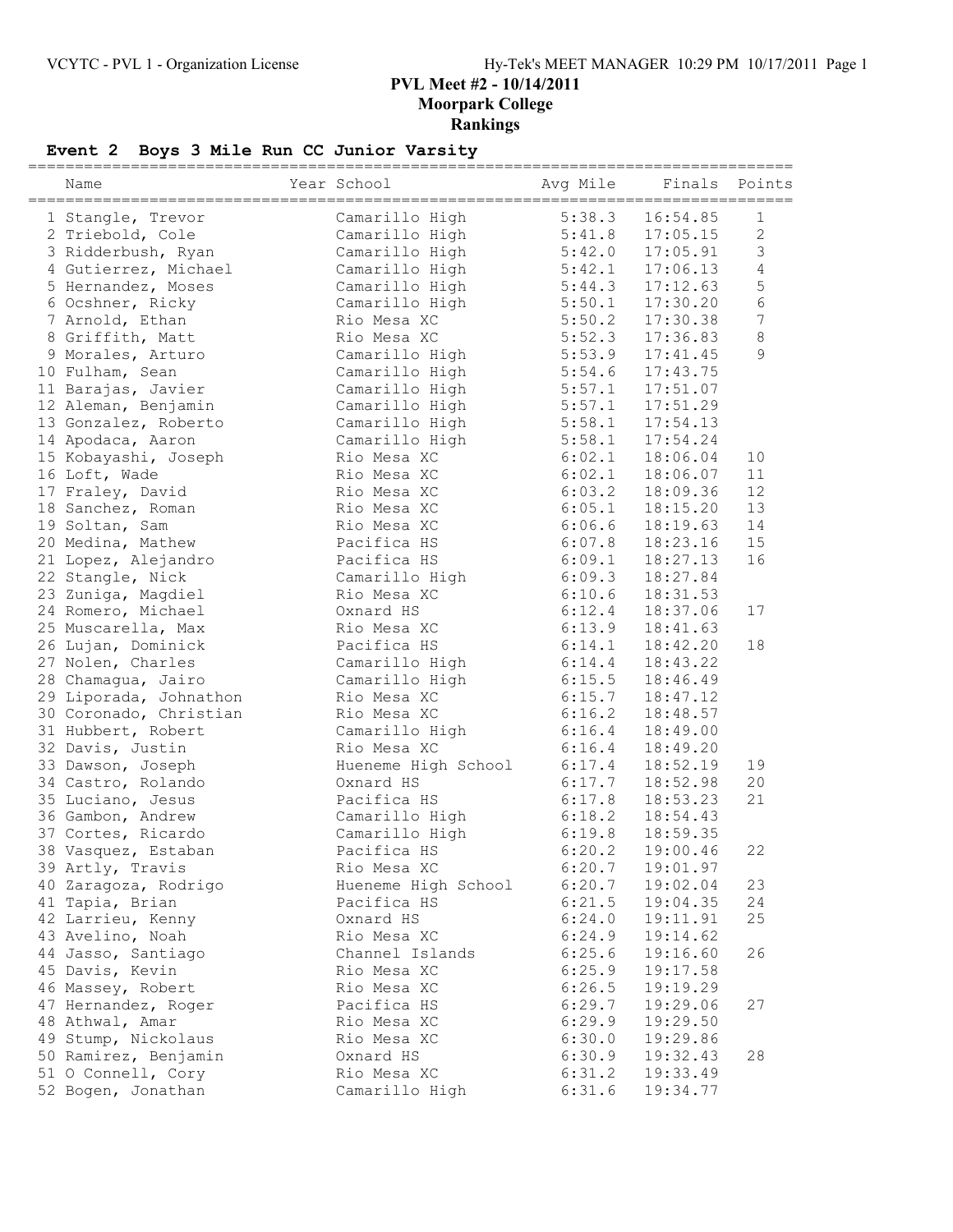# **....Event 2 Boys 3 Mile Run CC Junior Varsity**

| 53 Romero, Nick         | Camarillo High                      | 6:31.9              | 19:35.47            |    |
|-------------------------|-------------------------------------|---------------------|---------------------|----|
| 54 Vaca, Leo            | Pacifica HS                         | 6:31.9              | 19:35.67            |    |
| 55 Loft, Wyatt          | Rio Mesa XC                         | 6:33.3              | 19:39.84            |    |
| 56 Green, Benjamin      | Camarillo High                      | 6:33.5              | 19:40.43            |    |
| 57 Osorio, Educardo     | Hueneme High School 6:33.9          |                     | 19:41.63            | 29 |
| 58 Morales, Abraham     | Oxnard HS                           | 6:34.0              | 19:42.00            | 30 |
| 59 Waddell, Robert      | Rio Mesa XC                         | 6:34.3              | 19:42.67            |    |
| 60 Bender, Brian        | Rio Mesa XC                         | 6:34.4              | 19:43.05            |    |
| 61 Lai, David           | Pacifica HS                         | 6:36.0              | 19:47.83            |    |
| 62 Villafana, Daniel    | Rio Mesa XC                         | 6:36.1              | 19:48.29            |    |
| 63 Hai, Alex            | Camarillo High 6:36.2               |                     | 19:48.35            |    |
| 64 Ayala, Alan          | Hueneme High School 6:36.3          |                     | 19:48.88            | 31 |
| 65 Malinowski, Nathan   | Camarillo High                      | 6:36.4              | 19:49.00            |    |
| 66 Robinson, Dustyn     | Rio Mesa XC                         | 6:38.8              | 19:56.27            |    |
| 67 Johnston, Elliot     | Camarillo High                      | 6:38.8              | 19:56.31            |    |
| 68 Franco, Jose         | Hueneme High School 6:39.3          |                     | 19:57.88            | 32 |
| 69 Rios, Julian         | Pacifica HS                         | 6:39.7              | 19:58.86            |    |
| 70 Ito, Jack            | Rio Mesa XC                         | 6:40.1              | 20:00.29            |    |
| 71 Hernandez, Mario     | Pacifica HS                         | 6:40.8              | 20:02.15            |    |
| 72 Atcheson, Matthew    | Oxnard HS                           |                     | $6:40.8$ 20:02.29   | 33 |
| 73 Graham, Aaron        | Rio Mesa XC                         |                     | $6:43.3$ $20:09.66$ |    |
| 74 Torres, DJ           | Rio Mesa XC                         |                     | $6:43.6$ 20:10.57   |    |
| 75 Morales, Adolfo      | Hueneme High School 6:44.6 20:13.58 |                     |                     | 34 |
| 76 Mayper, Michael      | Camarillo High                      | $6:44.7$ 20:14.09   |                     |    |
| 77 Schmidhauser, Scott  | Camarillo High                      | $6:45.8$ 20:17.29   |                     |    |
| 78 Paschen, Jordan      | Camarillo High                      |                     | $6:47.2$ 20:21.47   |    |
| 79 Armenta, Jose        | Hueneme High School 6:49.1 20:27.30 |                     |                     | 35 |
| 80 Slee, John           | Camarillo High                      | 6:49.6              | 20:28.59            |    |
| 81 Antonio, Damien      | Camarillo High 6:51.4 20:33.99      |                     |                     |    |
| 82 Soto, Isaac          | Channel Islands                     | 6:51.5              | 20:34.32            | 36 |
| 83 Juarez, Angel        | Hueneme High School $6:52.3$        |                     | 20:36.86            |    |
| 84 Lopez, Mathew        | Pacifica HS                         | 6:52.7              | 20:37.89            |    |
| 85 Mercado, Feliciano   | Camarillo High                      | 6:52.9              | 20:38.50            |    |
| 86 McGraw, John         | Oxnard HS                           | 6:52.9              | 20:38.54            | 37 |
| 87 Verduzco, Gerardo    | Oxnard HS                           | 6:53.0              | 20:38.73            |    |
| 88 Escobedo, Omar       | Channel Islands                     | 6:53.0              | 20:38.85            | 38 |
| 89 Collier, Jason       | Rio Mesa XC                         | 6:53.1              | 20:39.22            |    |
| 90 Reid, Mac            | Camarillo High                      | $6:53.1$ 20:39.25   |                     |    |
| 91 Huber, Michael       | Camarillo High                      | $6:54.7$ $20:44.10$ |                     |    |
| 92 Mills, Henry         | Camarillo High                      |                     | $6:54.8$ 20:44.37   |    |
| 93 Ortuno, Andrew       | Camarillo High                      | 6:55.0              | 20:44.79            |    |
| 94 Estrada, Dillon      | Rio Mesa XC                         | 7:02.2              | 21:06.60            |    |
| 95 Perez, Angel         | Pacifica HS                         | 7:05.8              | 21:17.21            |    |
| 96 Fiacco, Tommy        | Camarillo High                      | 7:06.1              | 21:18.11            |    |
| 97 Pearson, Josh        | Rio Mesa XC                         | 7:06.7              | 21:20.07            |    |
| 98 Rodriguez, Cesar     | Channel Islands                     | 7:07.3              | 21:21.82            | 39 |
| 99 Husher, Ryan         | Rio Mesa XC                         | 7:07.4              | 21:22.00            |    |
| 100 Flores, Erik        | Channel Islands                     | 7:08.4              | 21:25.14            | 40 |
| 101 Garcia, Carlos      | Hueneme High School                 | 7:08.9              | 21:26.71            |    |
| 102 Brandt, Tyler       | Rio Mesa XC                         | 7:12.2              | 21:36.48            |    |
| 103 Martinez, Carlos    | Rio Mesa XC                         | 7:12.4              | 21:37.05            |    |
| 104 Hinojosa, Pedro     | Hueneme High School                 | 7:12.5              | 21:37.43            |    |
| 105 Sanchez, Jesus      | Hueneme High School                 | 7:14.2              | 21:42.39            |    |
| 106 Montgomery, Cameron | Pacifica HS                         | 7:14.8              | 21:44.34            |    |
| 107 Sanchez, Cristian   | Rio Mesa XC                         | 7:15.1              | 21:45.12            |    |
|                         |                                     |                     |                     |    |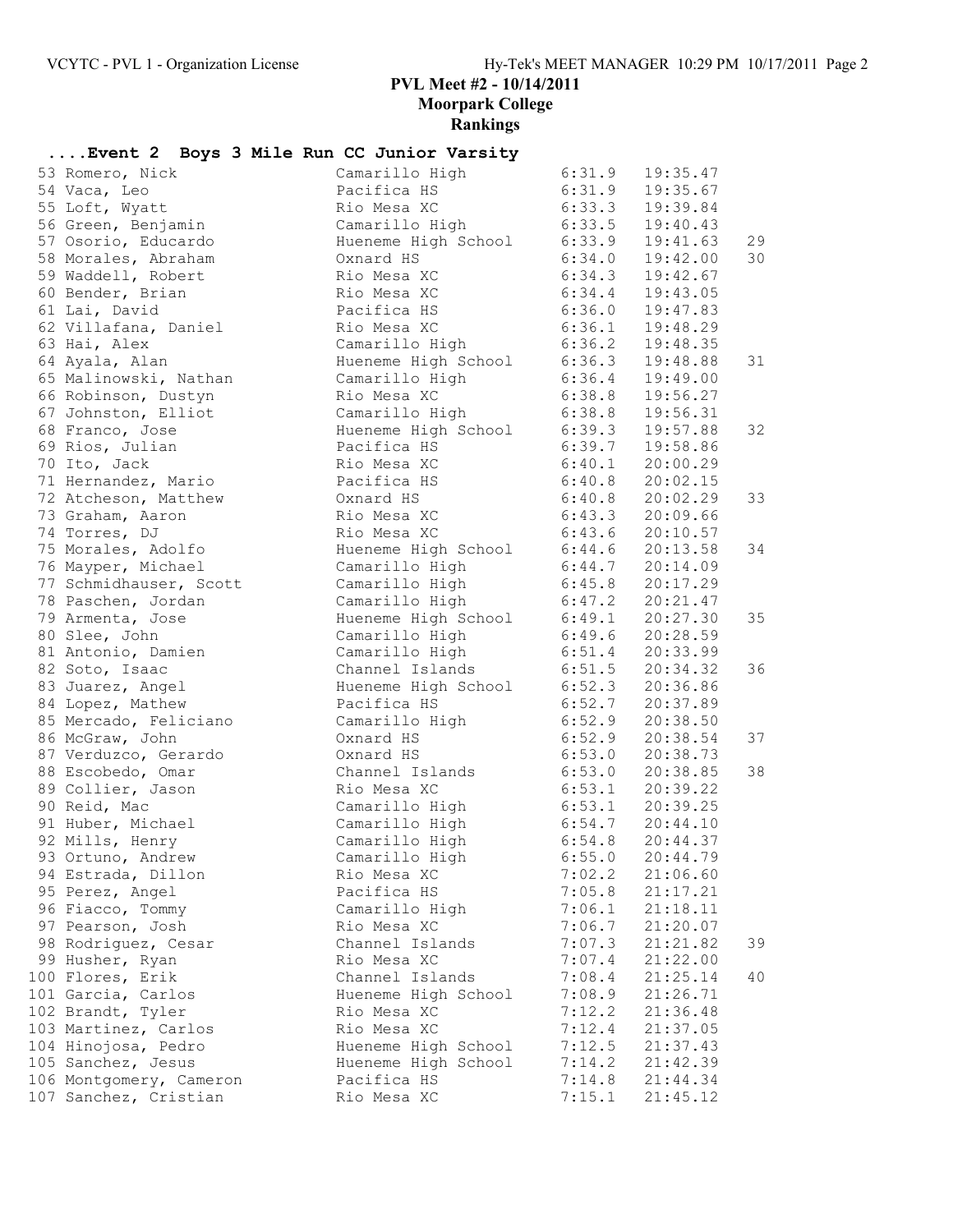### **Rankings ....Event 2 Boys 3 Mile Run CC Junior Varsity** 108 Lopez, Raymundo Oxnard HS 7:17.0 21:50.99 109 Delgadillo, Victor Rio Mesa XC 7:17.2 21:51.62 110 Chavez, Javier Pacifica HS 7:17.4 21:52.14 111 Hernandez, Martin Channel Islands 7:17.5 21:52.44 41 112 Anderson, Erik Rio Mesa XC 7:18.2 21:54.38 113 VanKeersbilck, Nikolas Camarillo High 7:19.3 21:57.84 114 Aucutt, Tristin Rio Mesa XC 7:22.3 22:06.72 115 Guillen, Jovanny Channel Islands 7:22.3 22:06.91 42 116 Borreta, Jeff Pacifica HS 7:23.7 22:10.86 117 Luhrsen, Riley Camarillo High 7:23.7 22:11.11 118 Santander, Christian Pacifica HS 7:23.9 22:11.64 119 Schmidhauser, James Camarillo High 7:24.5 22:13.28 120 Leon, Octavio Channel Islands 7:24.5 22:13.31 121 Covarrubias, Ivan Channel Islands 7:25.7 22:16.96 122 Garcia, Jamie Pacifica HS 7:25.8 22:17.40 123 Mynott, Steven Rio Mesa XC 7:26.9 22:20.68 124 Morales, Aaron Rio Mesa XC 7:28.2 22:24.34 125 Jauregui, Pedro Pacifica HS 7:31.6 22:34.63 126 Brimer, Nicholas Rio Mesa XC 7:31.6 22:34.74 127 Valencia, Matthew Hueneme High School 7:31.9 22:35.64 128 Santos, Diego Rio Mesa XC 7:32.2 22:36.36 129 Carrasco, Adrian Hueneme High School 7:33.8 22:41.18 130 Manzo, Jesus Hueneme High School 7:34.0 22:41.94 131 Hurtado, Jesse Channel Islands 7:36.4 22:49.20 132 Ledesma, Aian Channel Islands 7:40.2 23:00.39 133 Madrigal, Giovanni Pacifica HS 7:41.9 23:05.53 134 Lopez, Marco Pacifica HS 7:43.8 23:11.38 135 Ruiz, Freddy Rio Mesa XC 7:47.0 23:20.83 136 Medel, Abraham Rio Mesa XC 7:47.0 23:20.94 137 Cabornida, Adrian Pacifica HS 7:47.8 23:23.35 138 Cahue, Javier Pacifica HS 7:49.6 23:28.68 139 Gundayao, Jason Pacifica HS 7:51.7 23:34.87 140 Steiert, Taylor Rio Mesa XC 7:55.4 23:46.00 141 Cardenas, Fransico Rio Mesa XC 7:55.4 23:46.04 142 Fajardo, Crescencio Hueneme High School 7:57.9 23:53.67 143 Garside, Michael Pacifica HS 8:01.4 24:04.11 144 Munoz, Alex Oxnard HS 8:02.8 24:08.28 145 Guero, Edgar Pacifica HS 8:03.4 24:09.98 146 Alderet, Abel Pacifica HS 8:04.3 24:12.64 147 Herrera, Patrick Oxnard HS 8:04.7 24:13.98 148 Estrada, Oswaldo Pacifica HS 8:04.7 24:14.03 149 Abanico, Brian Rio Mesa XC 8:04.9 24:14.43 150 Diaz, Christian Hueneme High School 8:04.9 24:14.62 151 Flater, Anthony Hueneme High School 8:05.5 24:16.23 152 Manzano, Oliver Oxnard HS 8:05.8 24:17.35 153 Padilla, Lonny Pacifica HS 8:09.9 24:29.71 154 Pulido, David Hueneme High School 8:16.2 24:48.41 155 Cooke, Harrison Rio Mesa XC 8:16.9 24:50.55 156 Alvarez, Armando Rio Mesa XC 8:17.7 24:52.85 157 Renteria, Daniel Oxnard HS 8:20.3 25:00.67 158 Martinez, Raudel Hueneme High School 8:29.4 25:28.10 159 Andrade, Jacobo Pacifica HS 8:37.4 25:52.20 160 Flores, Johnathon Pacifica HS 8:48.2 26:24.55 161 Huynh, Thien Pacifica HS 8:51.3 26:33.65 162 Alvarez, Lee Channel Islands 9:19.5 27:58.50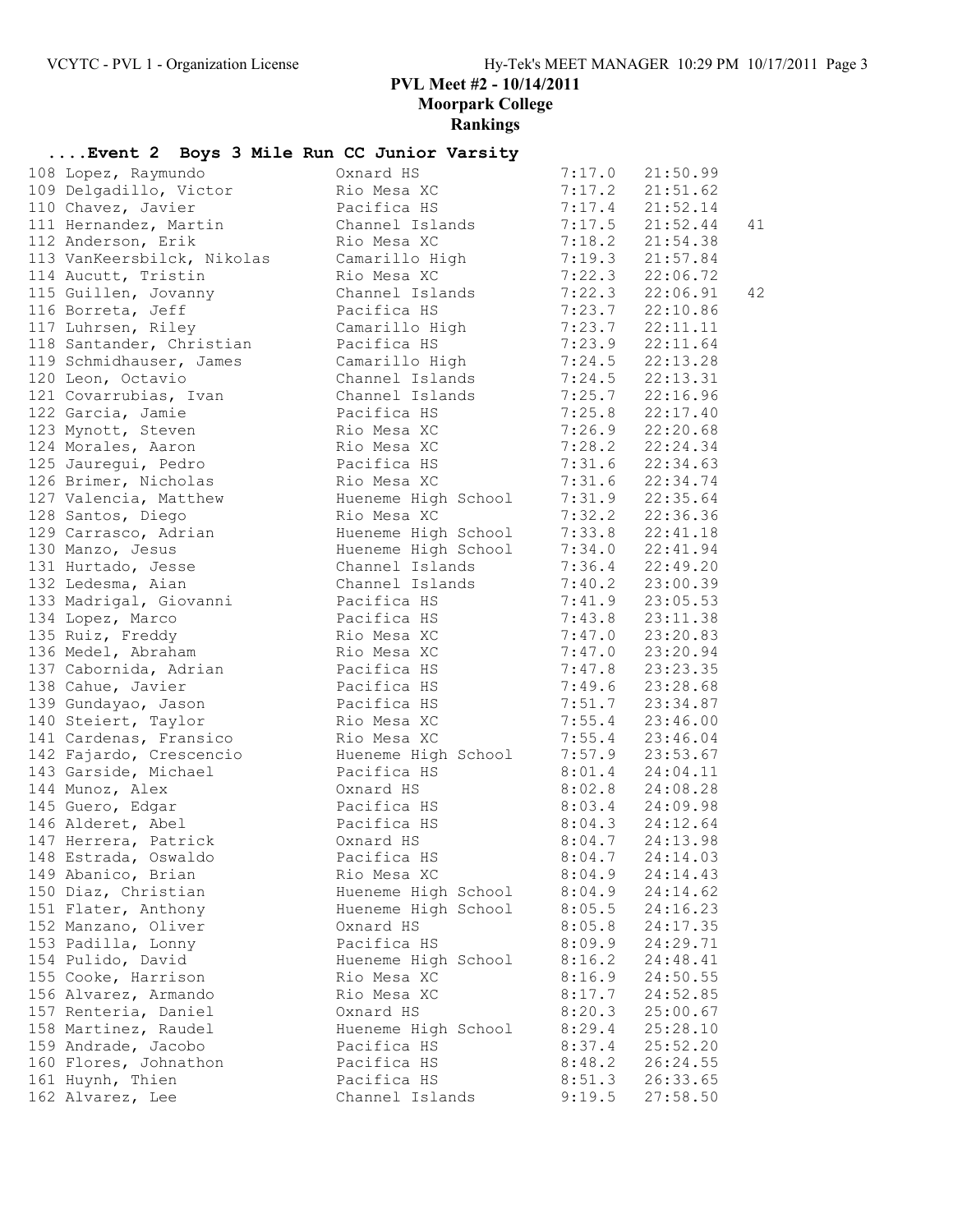## **....Event 2 Boys 3 Mile Run CC Junior Varsity**

| 163 Beltran, Jonathan | Oxnard HS           |                  | $9:19.7$ $27:59.00$ |
|-----------------------|---------------------|------------------|---------------------|
| 164 Cervantes, Homar  | Hueneme High School | 9:20.6           | 28:01.55            |
| 165 Garcia, Dionicio  | Hueneme High School | 9:28.6           | 28:25.65            |
| 166 Mendez, Joaquin   | Oxnard HS           | 9:31.9           | 28:35.60            |
| 167 Adon, Javier      | Hueneme High School | 9:37.4           | 28:52.10            |
| 168 Osuna, Jesus      | Hueneme High School | 10:08.6          | 30:25.65            |
| 169 Doan, David       | Pacifica HS         | 10:08.6          | 30:25.65            |
| 170 Cisneros, Oscar   | Hueneme High School | 10:08.6 30:25.65 |                     |

### Team Scores

|             |                                                                        |                                                                                                                                                                                            |                             |    |    | $\overline{4}$  | $5 -$                | $*6$ | $*7$ | $*8$ | $*9$ |
|-------------|------------------------------------------------------------------------|--------------------------------------------------------------------------------------------------------------------------------------------------------------------------------------------|-----------------------------|----|----|-----------------|----------------------|------|------|------|------|
|             |                                                                        | 15                                                                                                                                                                                         | $\mathbf 1$                 | 2  | 3  | 4               | 5                    | 6    | 9    |      |      |
| Total Time: |                                                                        |                                                                                                                                                                                            |                             |    |    |                 |                      |      |      |      |      |
|             |                                                                        |                                                                                                                                                                                            |                             |    |    |                 |                      |      |      |      |      |
|             |                                                                        | 48                                                                                                                                                                                         |                             |    |    |                 | 12                   |      | 14   |      |      |
|             |                                                                        |                                                                                                                                                                                            |                             |    |    |                 |                      |      |      |      |      |
| Average:    | 17:53.74                                                               |                                                                                                                                                                                            |                             |    |    |                 |                      |      |      |      |      |
|             |                                                                        | 92                                                                                                                                                                                         | 15                          | 16 | 18 | 21              | 22                   | 24   | 27   |      |      |
|             |                                                                        |                                                                                                                                                                                            |                             |    |    |                 |                      |      |      |      |      |
| Average:    | 18:41.24                                                               |                                                                                                                                                                                            |                             |    |    |                 |                      |      |      |      |      |
|             |                                                                        | 120                                                                                                                                                                                        | 17                          | 20 | 25 | 28              | 30                   | 33   | 37   |      |      |
|             |                                                                        |                                                                                                                                                                                            |                             |    |    |                 |                      |      |      |      |      |
| Average:    | 19:11.28                                                               |                                                                                                                                                                                            |                             |    |    |                 |                      |      |      |      |      |
|             |                                                                        | 134                                                                                                                                                                                        | 19                          | 23 | 29 | 31              | 32                   | 34   | 35   |      |      |
| Total Time: |                                                                        |                                                                                                                                                                                            |                             |    |    |                 |                      |      |      |      |      |
| Average:    | 19:28.53                                                               |                                                                                                                                                                                            |                             |    |    |                 |                      |      |      |      |      |
|             |                                                                        | 179                                                                                                                                                                                        | 26                          | 36 | 38 | 39              | 40                   | 41   | 42   |      |      |
|             |                                                                        |                                                                                                                                                                                            |                             |    |    |                 |                      |      |      |      |      |
| Average:    | 20:39.35                                                               |                                                                                                                                                                                            |                             |    |    |                 |                      |      |      |      |      |
|             | Rank Team<br>Average:<br>2 Rio Mesa XC<br>3 Pacifica HS<br>4 Oxnard HS | 1:25:24.67<br>17:04.94<br>Total Time: 1:29:28.68<br>Total Time: 1:33:26.18<br>Total Time: 1:35:56.38<br>5 Hueneme High School<br>1:37:22.62<br>6 Channel Islands<br>Total Time: 1:43:16.73 | 1 Adolfo Camarillo High Sch | 7  | 8  | Total 1 2<br>10 | 3 <sup>7</sup><br>11 |      | 13   |      |      |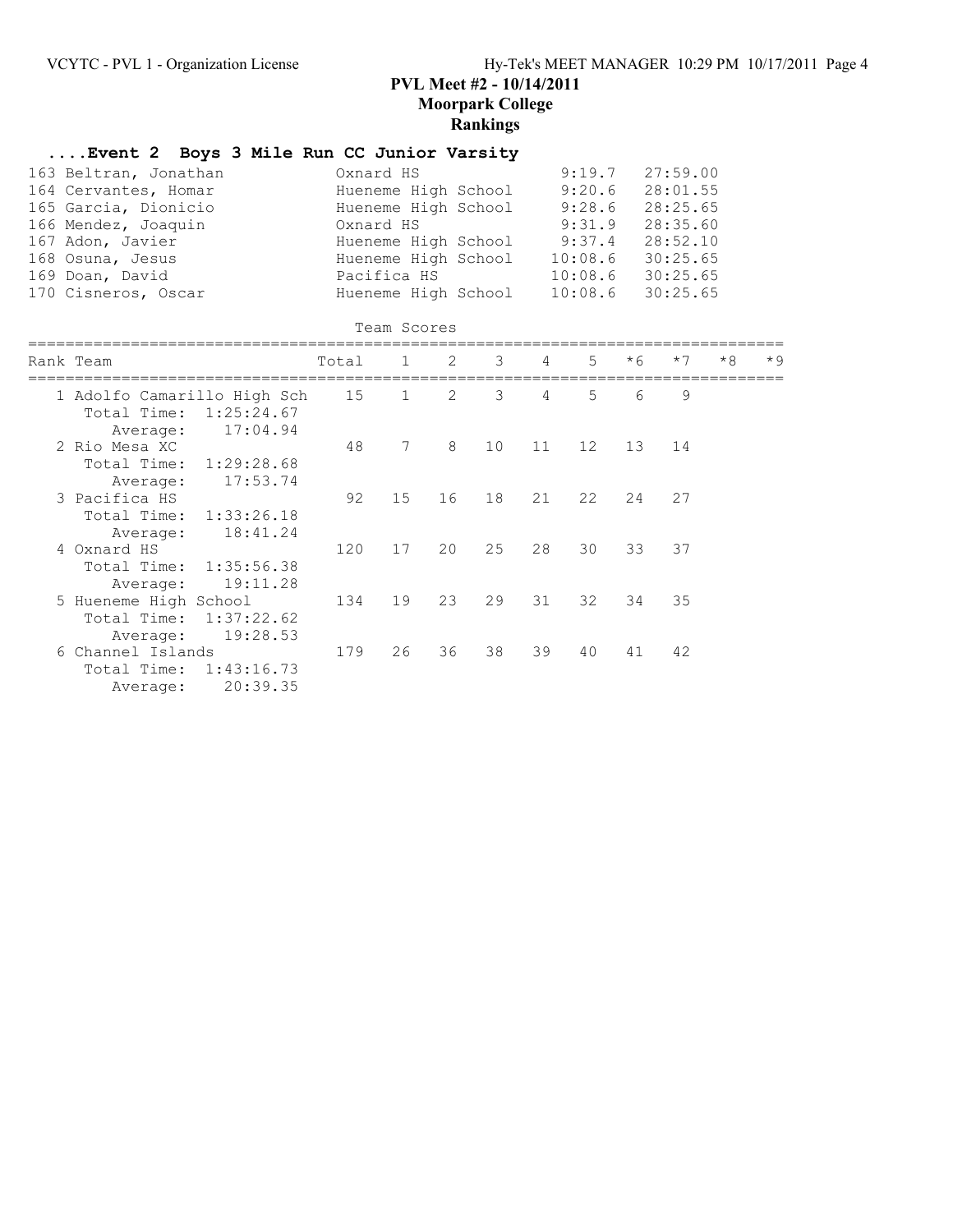## **Event 3 Girls 3 Mile Run CC Varsity**

| Name                     | Year School         |                     |   |   |            | Avg Mile          |      | Finals   |      | Points         |
|--------------------------|---------------------|---------------------|---|---|------------|-------------------|------|----------|------|----------------|
| 1 Naumann, Rachel        | Camarillo High      |                     |   |   |            | 6:19.6            |      | 18:58.58 |      | $\mathbf{1}$   |
| 2 Sewell, Sabrina        | Rio Mesa XC         |                     |   |   |            | 6:29.7            |      | 19:29.08 |      | $\overline{c}$ |
| 3 Cervantes, Andrea      | Pacifica HS         |                     |   |   |            | 6:30.4            |      | 19:30.96 |      | 3              |
| 4 Cline, Danika          | Camarillo High      |                     |   |   |            | 6:37.1            |      | 19:51.14 |      | $\sqrt{4}$     |
| 5 Gonzalez, Brittany     | Rio Mesa XC         |                     |   |   |            | 6:37.7            |      | 19:52.96 |      | 5              |
| 6 Contreras, Andrea      |                     | Hueneme High School |   |   |            | 6:38.0            |      | 19:53.84 |      | 6              |
| 7 Dunne, Kathleen        | Camarillo High      |                     |   |   |            | 6:38.2            |      | 19:54.43 |      | 7              |
| 8 Ortega, Yesenia        | Camarillo High      |                     |   |   |            | 6:39.2            |      | 19:57.37 |      | 8              |
| 9 Schmader, Madison      | Rio Mesa XC         |                     |   |   |            | 6:41.5            |      | 20:04.37 |      | 9              |
| 10 Dang, Isabella        | Oxnard HS           |                     |   |   |            | 6:42.7            |      | 20:07.93 |      | 10             |
| 11 Gasner, Anika         | Rio Mesa XC         |                     |   |   |            | 6:47.4            |      | 20:22.05 |      | 11             |
| 12 Armenta, Veronica     | Hueneme High School |                     |   |   |            | 6:47.5            |      | 20:22.43 |      | 12             |
| 13 Kippen, Marie         | Camarillo High      |                     |   |   |            | 6:47.9            |      | 20:23.55 |      | 13             |
| 14 Lopez, Rebeca         | Pacifica HS         |                     |   |   |            | 6:48.5            |      | 20:25.49 |      | 14             |
| 15 Soto, Gabriela        | Pacifica HS         |                     |   |   |            | 6:50.5            |      | 20:31.43 |      | 15             |
| 16 Huizar, Lorena        | Hueneme High School |                     |   |   |            | 6:53.5            |      | 20:40.49 |      | 16             |
| 17 Nava, Jennifer        | Rio Mesa XC         |                     |   |   |            | 6:55.8            |      | 20:47.40 |      | 17             |
| 18 Nagel, Sarah          | Camarillo High      |                     |   |   |            | 6:57.8            |      | 20:53.24 |      | 18             |
| 19 Nagel, Haley          | Camarillo High      |                     |   |   |            | 7:03.5            |      | 21:10.52 |      | 19             |
| 20 Martinez, Cynthia     | Hueneme High School |                     |   |   |            | 7:05.6            |      | 21:16.62 |      | 20             |
| 21 Silverman, Kailey     | Channel Islands     |                     |   |   |            | 7:17.9            |      | 21:53.52 |      | 21             |
| 22 Casarrubias, Patricia | Hueneme High School |                     |   |   |            | 7:18.5            |      | 21:55.49 |      | 22             |
| 23 Mendez, Estefania     | Hueneme High School |                     |   |   |            | 7:21.1            |      | 22:03.30 |      | 23             |
| 24 Moreno, Laryssa       | Rio Mesa XC         |                     |   |   |            | 7:23.3            |      | 22:09.68 |      | 24             |
| 25 Garcia, Julianna      | Rio Mesa XC         |                     |   |   |            | 7:25.9            |      | 22:17.68 |      | 25             |
| 26 Perez, Jessica        | Pacifica HS         |                     |   |   |            | 7:28.4            |      | 22:24.96 |      | 26             |
| 27 Cisneros, Guadalupe   | Pacifica HS         |                     |   |   |            | 7:30.0            |      | 22:29.99 |      | 27             |
| 28 Hernandez, Clara      | Hueneme High School |                     |   |   |            | 7:30.3            |      | 22:30.65 |      | 28             |
| 29 Leon, Roxanne         | Channel Islands     |                     |   |   |            | 7:38.4            |      | 22:55.05 |      | 29             |
| 30 Alamillo, Yonelida    | Pacifica HS         |                     |   |   |            | 7:39.0            |      | 22:56.81 |      | 30             |
| 31 Kesti, Elisabeth      | Oxnard HS           |                     |   |   |            | 7:41.4            |      | 23:03.99 |      | 31             |
| 32 Toliver, Amber        | Oxnard HS           |                     |   |   |            | 7:41.6            |      | 23:04.58 |      | 32             |
| 33 Cadena, natalie       | Channel Islands     |                     |   |   |            | 7:50.6            |      | 23:31.81 |      | 33             |
| 34 Hernandez, Rebecca    | Channel Islands     |                     |   |   |            | 8:00.9            |      | 24:02.55 |      | 34             |
| 35 Hernandez, Maria      | Oxnard HS           |                     |   |   |            | 8:09.7            |      | 24:28.99 |      | 35             |
| 36 Speed, Taylor         | Oxnard HS           |                     |   |   |            | 8:11.7            |      | 24:34.90 |      | 36             |
| 37 Avila, Khrystin       | Oxnard HS           |                     |   |   |            | 8:15.0            |      | 24:44.81 |      | 37             |
| 38 Gonzalez, Saira       | Channel Islands     |                     |   |   |            | $8:15.6$ 24:46.78 |      |          |      | 38             |
| 39 Leon, Gabriella       | Channel Islands     |                     |   |   |            | 8:22.7            |      | 25:07.96 |      | 39             |
| 40 Martinez, Maritza     | Oxnard HS           |                     |   |   |            | 8:27.1            |      | 25:21.27 |      | 40             |
|                          |                     | Team Scores         |   |   |            |                   |      |          |      |                |
|                          |                     |                     |   |   |            |                   |      |          |      |                |
| Rank Team                | Total               | $\mathbf 1$         | 2 | 3 | $4\degree$ | 5                 | $*6$ | $*7$     | $*8$ | $*9$           |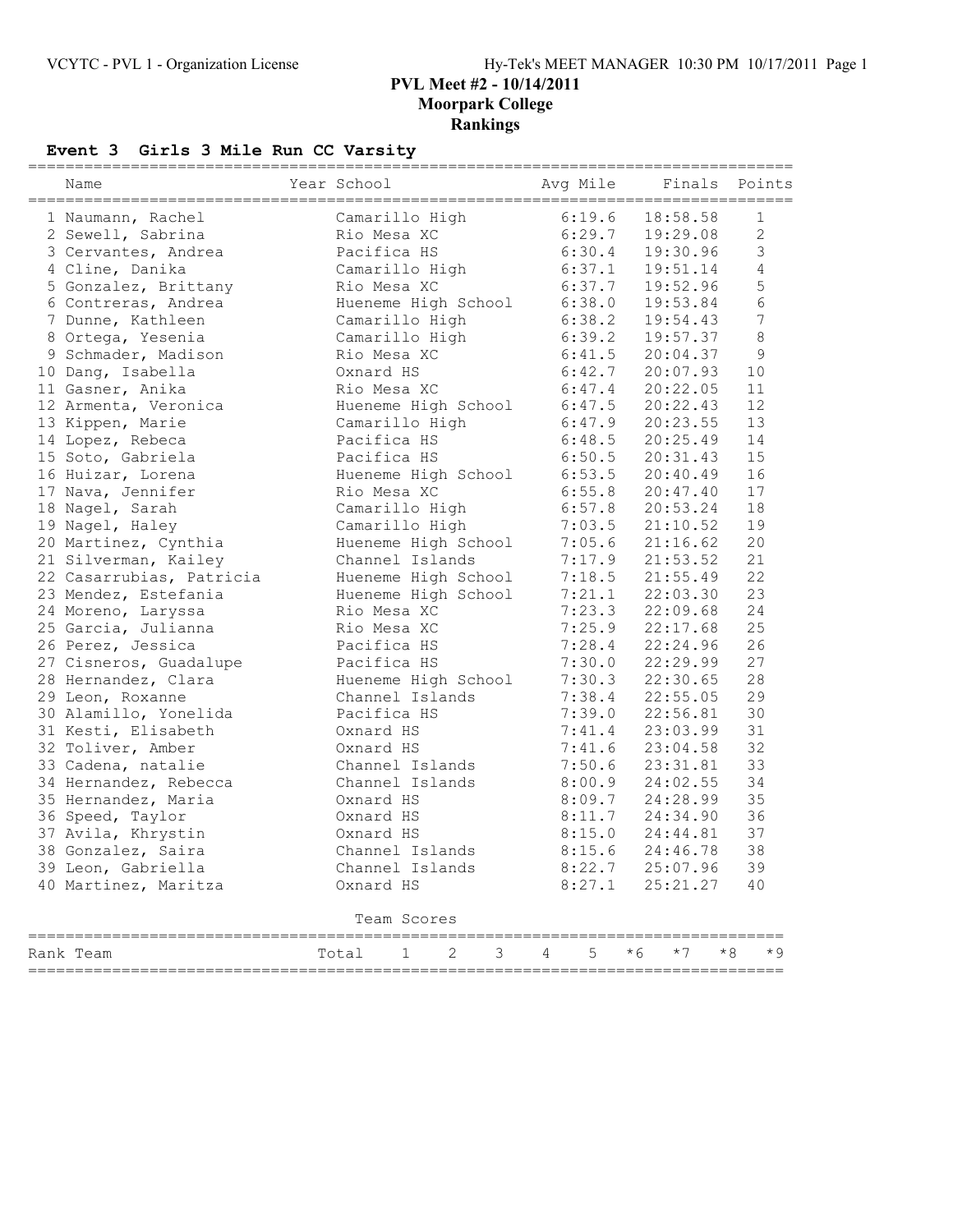| Event 3 Girls 3 Mile Run CC Varsity |            |     |              |    |    |    |                 |    |     |
|-------------------------------------|------------|-----|--------------|----|----|----|-----------------|----|-----|
| 1 Adolfo Camarillo High Sch         |            | 33  | $\mathbf{1}$ | 4  | 7  | 8  | 13 <sup>7</sup> | 18 | 19  |
| Total Time:                         | 1:39:05.07 |     |              |    |    |    |                 |    |     |
| Average:                            | 19:49.02   |     |              |    |    |    |                 |    |     |
| 2 Rio Mesa XC                       |            | 44  | 2            | 5  | 9  | 11 | 17              | 24 | 2.5 |
| Total Time:                         | 1:40:35.86 |     |              |    |    |    |                 |    |     |
| Average:                            | 20:07.18   |     |              |    |    |    |                 |    |     |
| 3 Hueneme High School               |            | 76  | 6            | 12 | 16 | 20 | 22              | 23 | 28  |
| Total Time:                         | 1:44:08.87 |     |              |    |    |    |                 |    |     |
| Average:                            | 20:49.78   |     |              |    |    |    |                 |    |     |
| 4 Pacifica HS                       |            | 85  | 3            | 14 | 15 | 26 | 27              | 30 |     |
| Total Time: 1:45:22.83              |            |     |              |    |    |    |                 |    |     |
| Average:                            | 21:04.57   |     |              |    |    |    |                 |    |     |
| 5 Oxnard HS                         |            | 144 | 10           | 31 | 32 | 35 | 36              | 37 | 40  |
| Total Time:                         | 1:55:20.39 |     |              |    |    |    |                 |    |     |
| Average:                            | 23:04.08   |     |              |    |    |    |                 |    |     |
| 6 Channel Islands                   |            | 155 | 21           | 29 | 33 | 34 | 38              | 39 |     |
| Total Time:                         | 1:57:09.71 |     |              |    |    |    |                 |    |     |
| Average:                            | 23:25.95   |     |              |    |    |    |                 |    |     |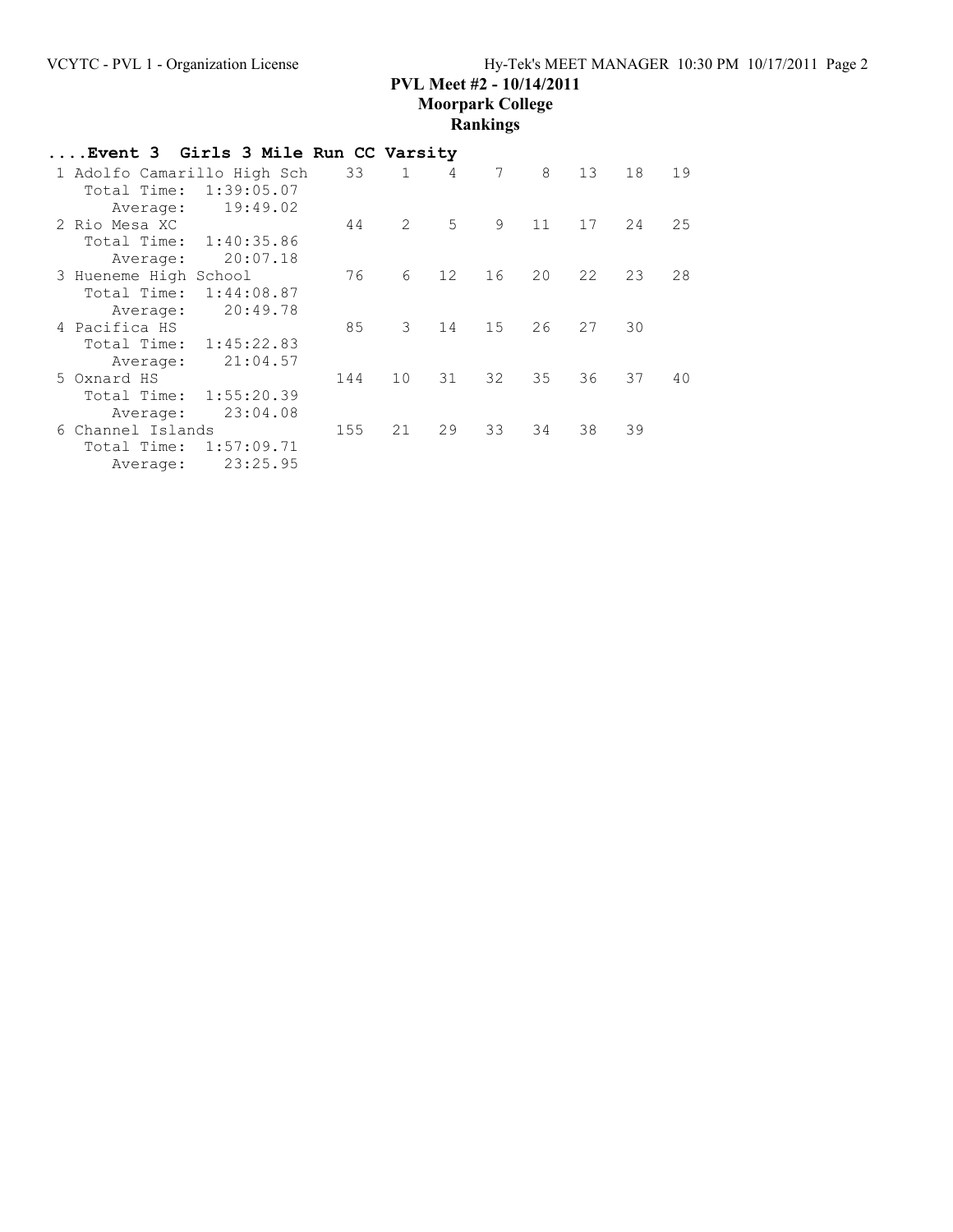# **Event 4 Boys 3 Mile Run CC Varsity**

| Name                   | Year School         |             | =================================== |   |   | Avq Mile |     |          | Finals |      | Points         |
|------------------------|---------------------|-------------|-------------------------------------|---|---|----------|-----|----------|--------|------|----------------|
| 1 Arthur, Geno         | Rio Mesa XC         |             |                                     |   |   | 5:04.9   |     | 15:14.68 |        |      | 1              |
| 2 Couchman, Cole       | Camarillo High      |             |                                     |   |   | 5:10.5   |     | 15:31.45 |        |      | $\mathbf{2}$   |
| 3 Gonzalez, Joel       | Camarillo High      |             |                                     |   |   | 5:14.1   |     | 15:42.25 |        |      | 3              |
| 4 Williams, Jessie     | Rio Mesa XC         |             |                                     |   |   | 5:20.2   |     | 16:00.54 |        |      | $\sqrt{4}$     |
| 5 Lucero, Adam         | Camarillo High      |             |                                     |   |   | 5:23.6   |     | 16:10.77 |        |      | 5              |
| 6 Yonko, Charlie       | Pacifica HS         |             |                                     |   |   | 5:24.3   |     | 16:12.79 |        |      | 6              |
| 7 Soudani, Connor      | Rio Mesa XC         |             |                                     |   |   | 5:26.8   |     | 16:20.25 |        |      | $\overline{7}$ |
| 8 Juarez, Eduardo      | Hueneme High School |             |                                     |   |   | 5:27.8   |     | 16:23.17 |        |      | 8              |
| 9 Lopez, Jonathan      | Channel Islands     |             |                                     |   |   | 5:30.6   |     | 16:31.64 |        |      | $\overline{9}$ |
| 10 Armendariz, Juan    | Pacifica HS         |             |                                     |   |   | 5:34.1   |     | 16:42.07 |        | 10   |                |
| 11 Vega, Esteban       | Camarillo High      |             |                                     |   |   | 5:34.3   |     | 16:42.63 |        | 11   |                |
| 12 Arciniega, Carlos   | Oxnard HS           |             |                                     |   |   | 5:35.0   |     | 16:44.99 |        | 12   |                |
| 13 Smith, Cody         | Rio Mesa XC         |             |                                     |   |   | 5:35.3   |     | 16:45.69 |        | 13   |                |
| 14 Giles, Lucas        | Camarillo High      |             |                                     |   |   | 5:35.6   |     | 16:46.67 |        | 14   |                |
| 15 Mochizuki, Kyle     | Oxnard HS           |             |                                     |   |   | 5:36.1   |     | 16:48.11 |        | 15   |                |
| 16 Cervantes, Omar     | Pacifica HS         |             |                                     |   |   | 5:37.0   |     | 16:50.79 |        | 16   |                |
| 17 Broderick, Ian      | Camarillo High      |             |                                     |   |   | 5:37.5   |     | 16:52.46 |        | 17   |                |
| 18 Orozco, Angel       | Oxnard HS           |             |                                     |   |   | 5:38.5   |     | 16:55.26 |        | 18   |                |
| 19 Graham, Andrew      | Rio Mesa XC         |             |                                     |   |   | 5:39.9   |     | 16:59.50 |        | 19   |                |
| 20 Patterson, Ryan     | Oxnard HS           |             |                                     |   |   | 5:40.2   |     | 17:00.48 |        | 20   |                |
| 21 Cruz, Luis          | Pacifica HS         |             |                                     |   |   | 5:45.9   |     | 17:17.65 |        | 21   |                |
| 22 McKenna, Thomas     | Rio Mesa XC         |             |                                     |   |   | 5:47.7   |     | 17:22.86 |        | 22   |                |
| 23 Gutierrez, Moises   | Hueneme High School |             |                                     |   |   | 5:48.1   |     | 17:24.22 |        | 23   |                |
| 24 Chavarin, Andy      | Hueneme High School |             |                                     |   |   | 5:49.4   |     | 17:28.09 |        | 24   |                |
| 25 Rodriguez, Brian    | Hueneme High School |             |                                     |   |   | 5:50.7   |     | 17:31.97 |        | 25   |                |
| 26 Saucedo, Jose       | Rio Mesa XC         |             |                                     |   |   | 5:53.0   |     | 17:38.88 |        | 26   |                |
| 27 Garcia, Ricardo     | Hueneme High School |             |                                     |   |   | 5:54.4   |     | 17:43.04 |        | 27   |                |
| 28 Marinez, Alan       | Hueneme High School |             |                                     |   |   | 5:55.3   |     | 17:45.66 |        | 28   |                |
| 29 Fuentes, Gerardo    | Pacifica HS         |             |                                     |   |   | 5:55.7   |     | 17:46.88 |        | 29   |                |
| 30 Tinoco, Delfino     | Hueneme High School |             |                                     |   |   | 5:58.1   |     | 17:54.08 |        | 30   |                |
| 31 Godinez, Jesse      | Oxnard HS           |             |                                     |   |   | 6:04.5   |     | 18:13.42 |        | 31   |                |
| 32 Le, Tommy           | Oxnard HS           |             |                                     |   |   | 6:10.4   |     | 18:31.22 |        | 32   |                |
| 33 Aguilera, Christian | Pacifica HS         |             |                                     |   |   | 6:11.3   |     | 18:33.80 |        | 33   |                |
| 34 Vasquez, Jesus      | Channel Islands     |             |                                     |   |   | 6:21.5   |     | 19:04.44 |        | 34   |                |
| 35 Marcias, Steven     | Channel Islands     |             |                                     |   |   | 6:21.5   |     | 19:04.47 |        | 35   |                |
| 36 Cabral, Isaac       | Channel Islands     |             |                                     |   |   | 6:23.8   |     | 19:11.21 |        | 36   |                |
| 37 Garcia, Thomas      | Pacifica HS         |             |                                     |   |   | 6:29.1   |     | 19:27.29 |        | 37   |                |
| 38 Melendez, Kevin     | Channel Islands     |             |                                     |   |   | 6:43.2   |     | 20:09.49 |        | 38   |                |
| 39 Navarro, Justin     | Oxnard HS           |             |                                     |   |   | 6:45.5   |     | 20:16.49 |        | 39   |                |
| 40 Echeveria, Cory     | Channel Islands     |             |                                     |   |   | 6:48.4   |     | 20:25.08 |        | 40   |                |
| 41 Gomez, Zach         | Camarillo High      |             |                                     |   |   | 7:09.5   |     | 21:28.30 |        | 41   |                |
|                        | ===========         | Team Scores |                                     |   |   |          |     |          |        |      |                |
| Rank Team              | Total               | 1           | 2                                   | 3 | 4 | 5        | * 6 | $*7$     |        | $*8$ | * 9            |